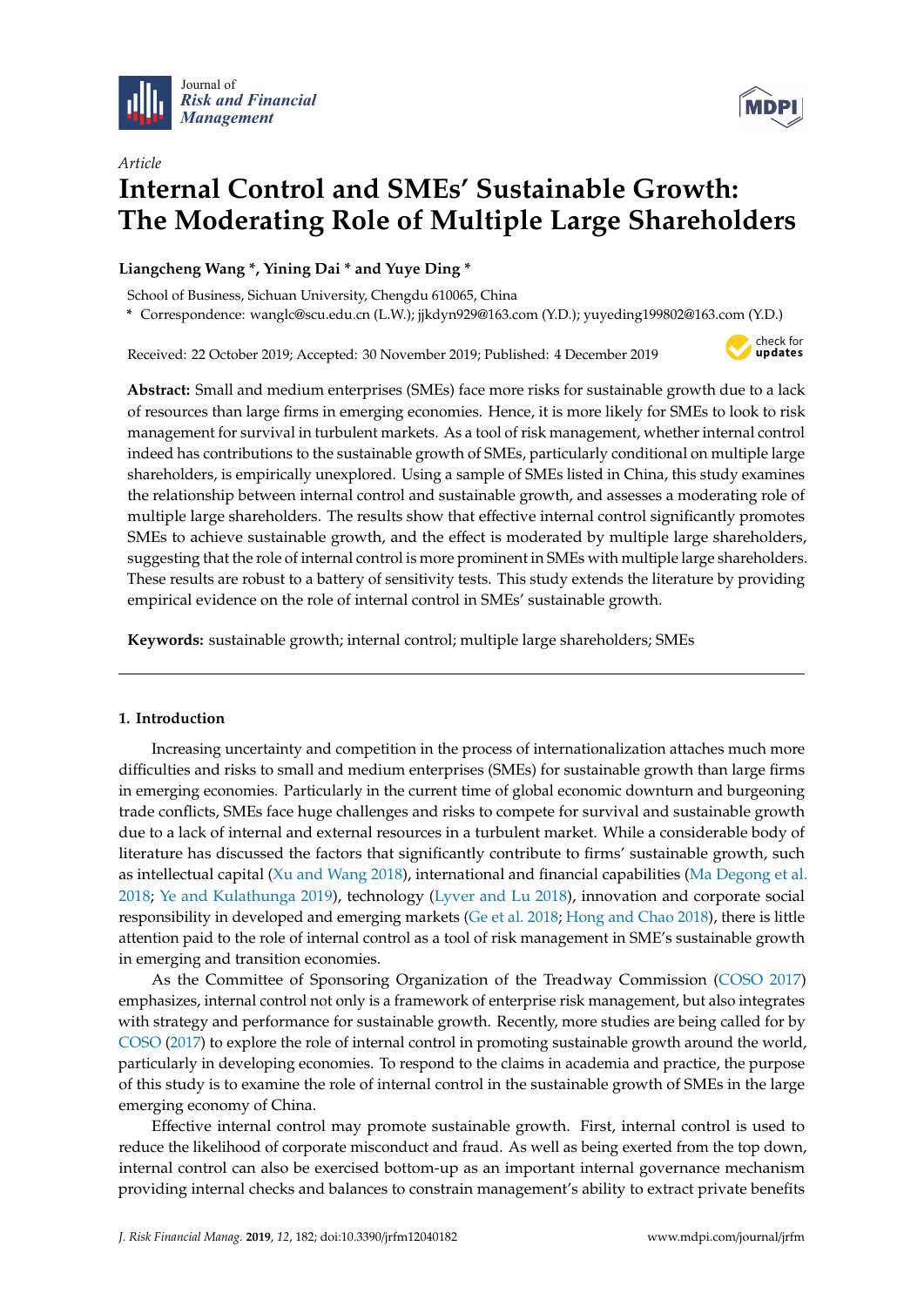and expropriate shareholders [\(Jensen](#page-12-5) [1993;](#page-12-5) [Bushman and Smith](#page-11-0) [2001;](#page-11-0) [Acharya et al.](#page-11-1) [2011\)](#page-11-1). Due to lack of prevention and detection mechanisms, weak internal control provides convenient opportunities for managers to exploit private benefits, which may destroy sustainable growth.

Second, effective internal control is associated with lower capital cost. Effective internal control can reduce corporate risk and protect the interests of investors through a series of procedures and activities, and thus decrease a firm's cost of capital [\(Beneish et al.](#page-11-2) [2008;](#page-11-2) [Dhaliwal et al.](#page-12-6) [2011\)](#page-12-6). Firms with low capital cost have a comparative advantage in resource allocation to create value and competitiveness, which in turn is helpful to promote sustainable growth of the firms.

Third, effective internal control leads to more efficiency of investment and operation. The optimal decision making in investment and operation is based on the information quality provided and assured by internal control. Effective internal control reduces wrong decisions and behaviors of a firm, and hence improves the efficiency of operation and investment by providing high-quality information [\(Cheng et al.](#page-12-7) [2013;](#page-12-7) [Cheng et al.](#page-12-8) [2018\)](#page-12-8). Internal control is not only linked to the efficiency of investment and operation in a firm, but also correlated with the resource allocation efficiency [\(D'Mello et al.](#page-12-9) [2017\)](#page-12-9), thereby jointly influencing the firm's sustainable growth.

Accordingly, internal control is assumed to alleviate agency problems and thus exert a governance role by extant literatures, e.g., it is documented that internal control serves as a governance mechanism to constrain managers' ability to extract private benefits from insider trading [\(Skaife et al.](#page-13-2) [2013\)](#page-13-2), safeguard corporate resources [\(Gao and Jia](#page-12-10) [2016;](#page-12-10) [Qi et al.](#page-12-11) [2017\)](#page-12-11), curb excessive compensation of executive [\(Paletta and Alimehmeti](#page-12-12) [2018\)](#page-12-12), and retain customer–supplier relationships [\(Bauer et al.](#page-11-3) [2018\)](#page-11-3). Therefore, internal control is also expected to perform a governance role in sustainable growth.

In addition, the role of internal control in firms' sustainable growth is assumed to be moderated by multiple large shareholders. There are two competing explanations for the effects of multiple large shareholders. In one view, multiple large shareholders not only monitor managers but also each other. As a result, a firm with multiple large shareholders implements better corporate policies [\(Shleifer and](#page-13-3) [Vishny](#page-13-3) [1986;](#page-13-3) [Pagano and Röell](#page-12-13) [1998\)](#page-12-13). In the other view, multiple large shareholders form controlling coalitions and collude to expropriate from minority shareholders [\(Bennedsen and Wolfenzon](#page-11-4) [2000\)](#page-11-4). Therefore, it is an empirical issue whether the role of internal control in firms' sustainable growth may be reinforced or weakened by multiple large shareholders.

The above issues are tested by using a sample of SMEs listed in the largest emerging economy of China from 2011 to 2015. Internal control (IC) is measured as an indicator variable that is equal to one if the firm has effective internal controls in a particular fiscal year, and zero otherwise. The sustainable growth rate (SGR) is estimated by adopting the Higgins' model [\(Higgins](#page-12-14) [1977\)](#page-12-14). The findings show that effective internal control significantly promotes SMEs to achieve sustainable growth, and the effect is moderated by multiple large shareholders, suggesting that the role of internal control is more prominent in SMEs with multiple large shareholders. These results are robust to a battery of sensitivity tests, including control for endogeneity using the Heckman two-stage procedure, and alternative proxies for sustainable growth and multiple large shareholders.

This study contributes to the literature in several ways. First, our study adds to the emerging literature on the determinants of sustainable growth by examining the governance role of internal control in sustainable growth. Previous studies focus on the role of intellectual capital, international and financial capabilities, technology, innovation, and social responsibility in a firm's sustainable growth (e.g., [Xu and Wang](#page-13-0) [2018;](#page-13-0) [Ma Degong et al.](#page-12-0) [2018;](#page-12-0) [Ye and Kulathunga](#page-13-1) [2019;](#page-13-1) [Lyver and Lu](#page-12-1) [2018;](#page-12-1) [Hong and Chao](#page-12-3) [2018\)](#page-12-3). This study provides additional evidence on the understanding of internal control as a contributor of sustainable growth.

Second, this study extends the stream of research on the economic consequences of internal controls. Our findings corroborate the claims proposed by [COSO](#page-12-4) [\(2017\)](#page-12-4) and directly link effective internal control and sustainable growth as evidenced by using a large sample of listed firms in China. Extant studies primarily examine the governance role of internal control in accounting quality, operational efficiency, investment efficiency, asset safeguarding, agency problems, and capital costs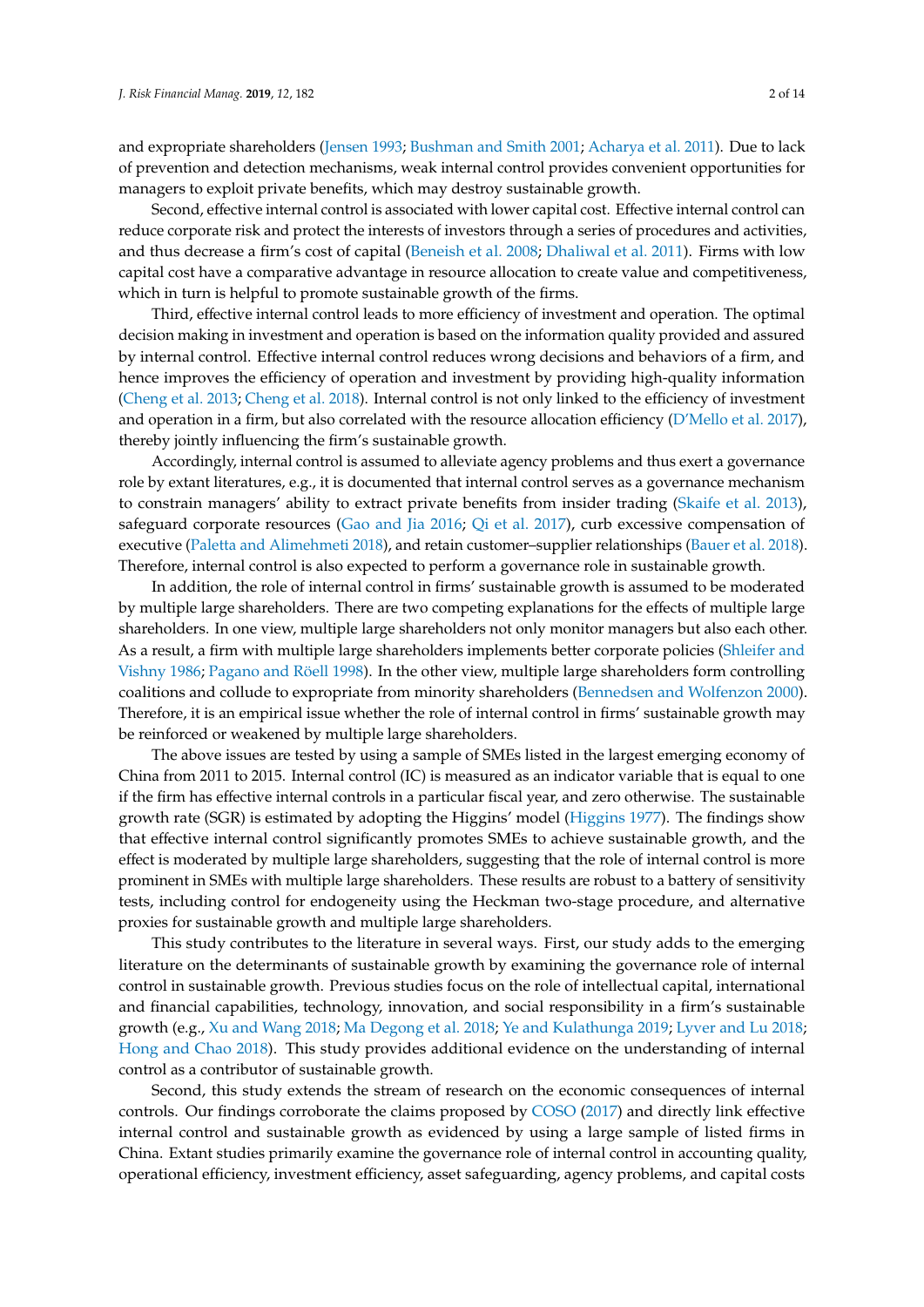(e.g., [Doyle et al.](#page-12-15) [2007;](#page-12-15) [Beneish et al.](#page-11-2) [2008;](#page-11-2) [Dhaliwal et al.](#page-12-6) [2011;](#page-12-6) [Cheng et al.](#page-12-7) [2013;](#page-12-7) [Gao and Jia](#page-12-10) [2016;](#page-12-10) [Cheng et al.](#page-12-8) [2018\)](#page-12-8). Our study highlights the governance role of internal control in sustainable growth and provides additional evidence on its economic consequences.

Third, this study investigates the impact of multiple large shareholders on the association between internal control and sustainable growth. Our findings show that the governance role of internal control in firm's sustainable growth is more prominent in SMEs with multiple large shareholders, indicating that multiple large shareholders moderates the governance role of internal control in sustainable growth.

The remainder of this paper proceeds as follows. Section [2](#page-2-0) develops hypotheses. Section [3](#page-3-0) describes the data and research methodology. Section [4](#page-5-0) presents the empirical results. The conclusions are offered in Section [5.](#page-10-0)

#### <span id="page-2-0"></span>**2. Hypothesis Development**

#### *2.1. Internal Control and Sustainable Growth*

In the current wave of globalization, increasing market competition and uncertainties bring more risks to firms. Responding to the challenges, SMEs have a strong desire to manage risks through having effective internal control for sustainable growth.

Several studies have examined the practices and effectiveness of internal control in SMEs via survey, e.g., [Bilgi et al.](#page-11-5) [\(2017\)](#page-11-5) and [Clika](#page-12-16) [\(2017\)](#page-12-16) use a survey to analysis the activities and practices of SMEs' internal control in Turkish and Albania. [Angeline and Teng](#page-11-6) [\(2016\)](#page-11-6) conduct a survey to find a positive impact of internal control on sales of SMEs in Malaysia, and as well through a survey. [Li et al.](#page-12-17) [\(2011\)](#page-12-17) address the moderating effects of internal control on the relationship between knowledge exploitation and innovation in SMEs of China. However, the role of internal control in SMEs' sustainable growth is unknown.

As [COSO](#page-12-18) [\(2013\)](#page-12-18) states, internal control is a process effected by a firm to provide reasonable assurance regarding the achievement of its objectives. Managers play an important role in the design and implementation of an internal control system. The capability of managers affects the effectiveness of internal control while the effectiveness of internal control also indicates the capability of managers. [Li et al.](#page-12-19) [\(2010\)](#page-12-19) and [Wang](#page-13-4) [\(2010\)](#page-13-4) find that firms with ineffective internal control have less qualified CFOs and are more likely to change CFO. Hiring better qualified CFOs after turnover is associated with subsequent improvement in internal control effectiveness. In addition, the capability of managers has an impact on firm's sustainable growth. Extant studies (e.g., [Xu and Wang](#page-13-0) [2018;](#page-13-0) [Ying et al.](#page-13-5) [2019;](#page-13-5) [Agostini et al.](#page-11-7) [2017\)](#page-11-7) document that the capability of managers is a major determinant of the sustainable growth of a firm. Therefore, firms with effective internal control have more capable managers and higher sustainable growth.

Internal control can reduce firms' wrong decision making, and improve the efficiency of operation and investment. [Feng et al.](#page-12-20) [\(2009\)](#page-12-20) argue that ineffective internal control leads to poor-quality information, and hence managerial decision making based on low-quality information is less accurate and efficient. [Cheng et al.](#page-12-7) [\(2013\)](#page-12-7) find that ineffective internal control decreases the efficiency of investment. [Caplan et al.](#page-12-21) [\(2018\)](#page-12-21) provide additional evidence that ineffective internal control induces low quality of management decisions in mergers and acquisitions. [Cheng et al.](#page-12-8) [\(2018\)](#page-12-8) document that operation efficiency is significantly lower among firms with ineffective internal controls. More importantly, internal control is not only directly related to the efficiency of the firm's operation and investment, but also is inherently associated with internal capital allocation [\(D'Mello et al.](#page-12-9) [2017\)](#page-12-9), and they jointly spur sustainable growth. Thus, effective internal control can enhance efficiency of operation and investment, and lead to greater sustainable growth.

Internal control can be dedicated to the decline of a firm's risk, and reduce the cost of capital. Ineffective internal control generally indicates that there are higher agency costs in the firm, such as large perks or tunneling, which bring greater risk to investors. In response to the greater risk, investors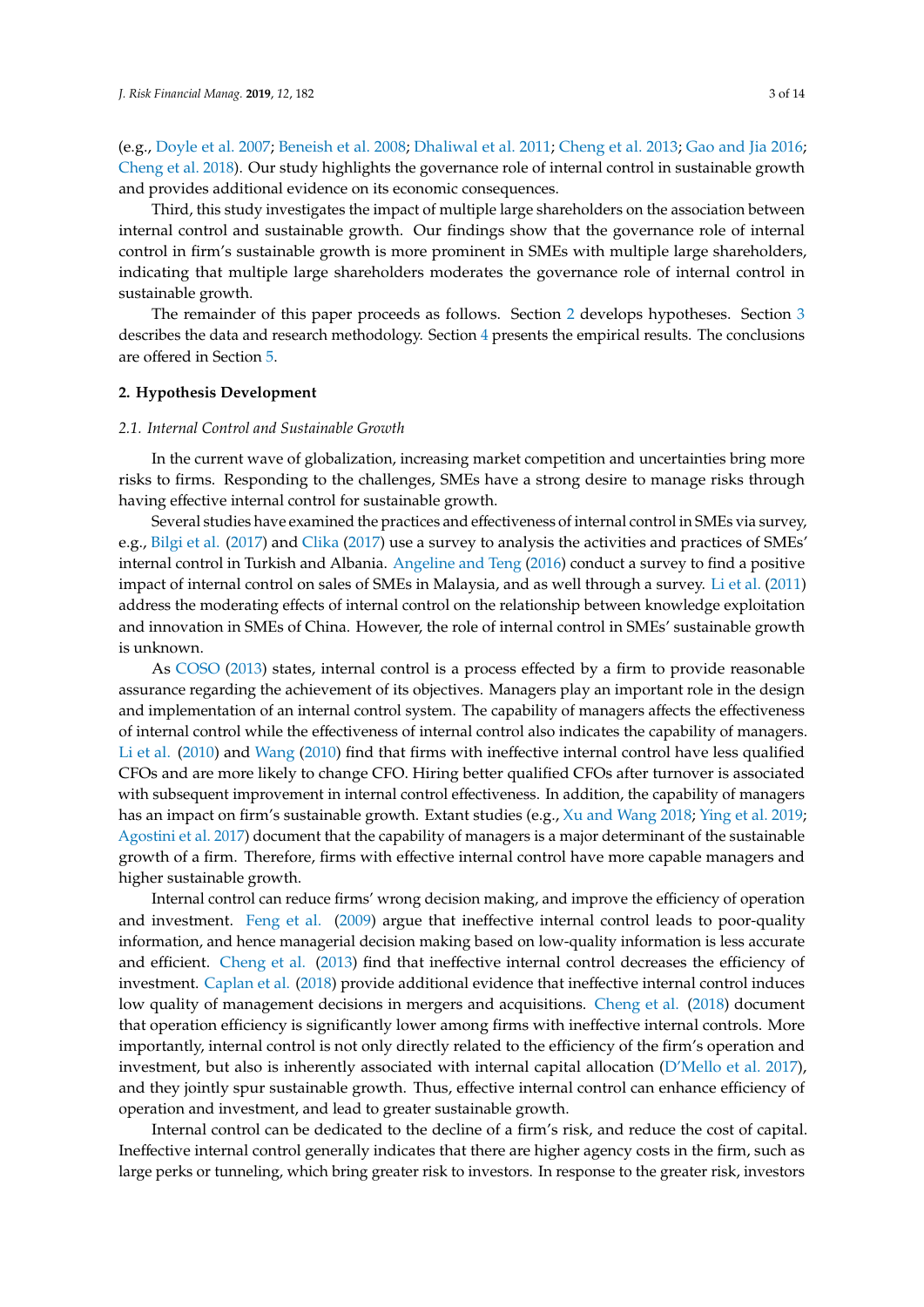demand higher returns as risk compensation and let the cost of capital rise. [Beneish et al.](#page-11-2) [\(2008\)](#page-11-2) find that firms with internal control deficiencies have higher cost of equity capital. Similarly, [Dhaliwal et al.](#page-12-6) [\(2011\)](#page-12-6) show that firms with internal control weakness pay significantly higher loan rates than those without internal control weakness. Moreover, lower capital costs can give firms a resource advantage in increasing value and competitiveness, which is conducive to sustainable growth of firms. Thereby, firms with effective internal control have lower cost of capital and better sustainable growth.

In sum, internal control can perform a governance role in the sustainable growth of SMEs by enhancing management capability, improving efficiency of operation and investment and lowering cost of capital. The first hypothesis is thus proposed as follows:

**Hypothesis 1.** *SMEs with effective internal control have higher sustainable growth.*

#### *2.2. Internal Control, Multiple Large Shareholders, and Sustainable Growth*

Concentrated ownership in SMEs is prevailing in emerging markets such as China. SMEs with concentrated ownership usually have controlling shareholders who have the power to appoint managers and executives or take these positions themselves [\(Pagano and Röell](#page-12-13) [1998\)](#page-12-13). They have the ability and sometimes incentives to expropriate from minority shareholders and enjoy private benefits of control. This conflict of interest between controlling and minority shareholders may affect SMEs' sustainable growth.

The existence of multiple large shareholders could either strengthen or weaken the role of internal control in SMEs' sustainable growth. One strand of studies has suggested that multiple large shareholders either compete for control [\(Bloch and Hege](#page-11-8) [2003\)](#page-11-8) or monitor the controlling shareholder [\(Winton](#page-13-6) [1993;](#page-13-6) [Bolton and Thadden](#page-11-9) [1998\)](#page-11-9), reducing information asymmetry and agency problems, and thus enhancing the role of internal control in SMEs' sustainable growth. Another strand of literature indicates that multiple large shareholders form controlling coalitions to share private benefits [\(Zwiebel](#page-13-7) [1995;](#page-13-7) [Gomes and Novaes](#page-12-22) [2006\)](#page-12-22), intensifying information asymmetry and agency problems that lower the role of internal control.

There are a number of empirical studies on the governance role of multiple large shareholders in firm value [\(Volpin](#page-13-8) [2002;](#page-13-8) [Attig et al.](#page-11-10) [2009\)](#page-11-10), valuation of cash holdings [\(Attig et al.](#page-11-11) [2013\)](#page-11-11), reducing the cost of equity financing [\(Attig et al.](#page-11-12) [2008\)](#page-11-12), and increasing earnings informativeness and investment efficiency [\(Boubaker and Sami](#page-11-13) [2011;](#page-11-13) [Jiang et al.](#page-12-23) [2018\)](#page-12-23). Thus, we predict that multiple large shareholders could strengthen the role of internal control in SMEs' sustainable growth. This leads to the second hypothesis:

**Hypothesis 2.** *The role of effective internal control on sustainable growth is more prominent in SMEs with multiple large shareholders.*

#### <span id="page-3-0"></span>**3. Methodology**

#### *3.1. Sample Selection*

The sample selection procedure is presented in panel A of Table [1.](#page-4-0) Our sample consists of SMEs listed in the China stock market from 2011 to 2015. Compared with large firms listed on the main board of China's stock market, SMEs listed in China's stock market are younger in age and smaller in size, have higher leverage ratio, and demonstrate more volatility in performance. After excluding 25 observations from the financial industry and 55 observations with missing data, our final sample contained 3514 firm-year observations. The data used in our study is from China Stock Market and Accounting Research (CSMAR) database.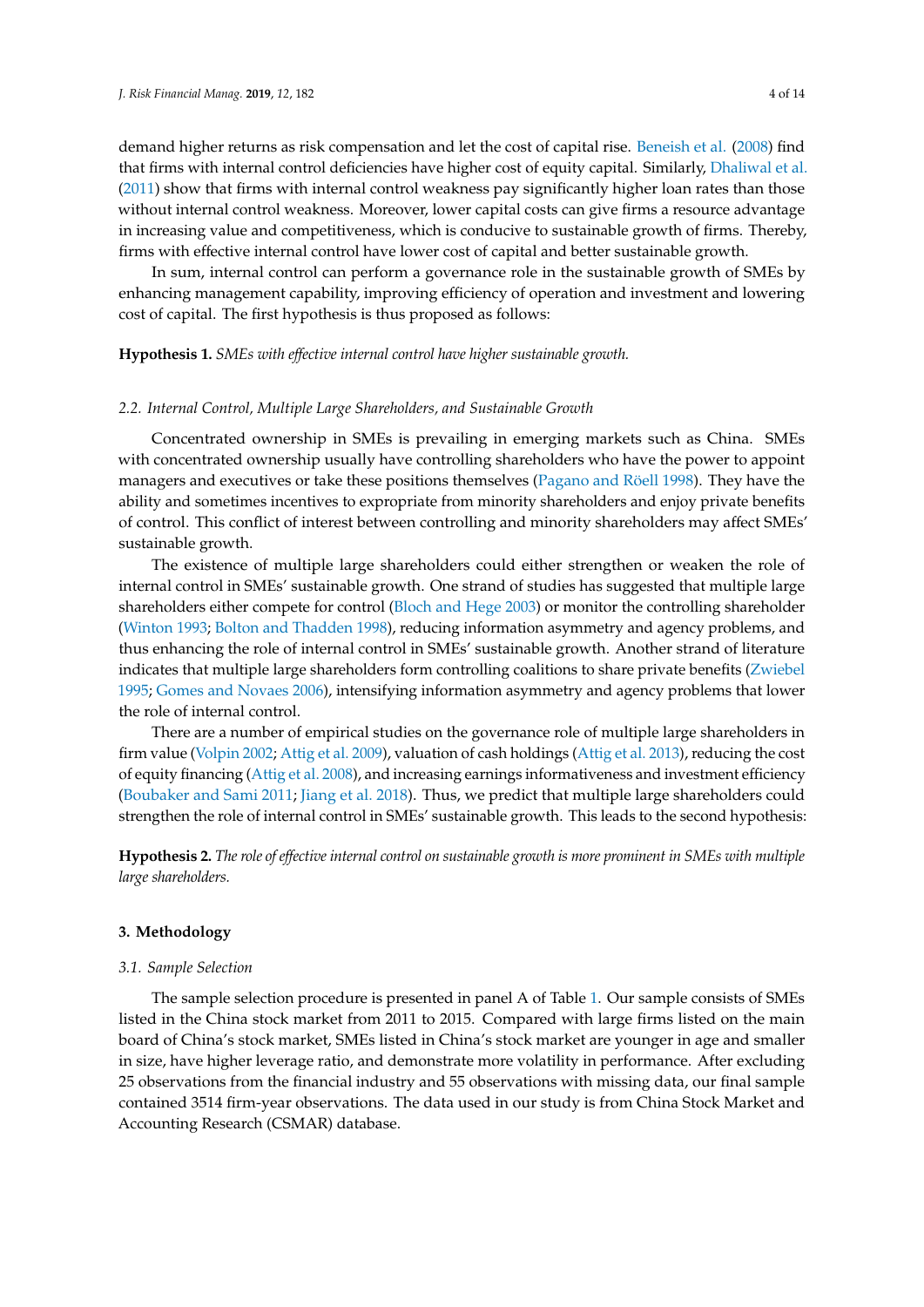<span id="page-4-0"></span>

| Panel A: Sample Selection                             |                                                                       |                                                      |            |  |  |
|-------------------------------------------------------|-----------------------------------------------------------------------|------------------------------------------------------|------------|--|--|
| Total firm-year observations available from 2011–2015 |                                                                       |                                                      |            |  |  |
|                                                       | Deduct: Observations in the financial industry                        |                                                      | (25)       |  |  |
|                                                       | Observations with missing data                                        |                                                      | (55)       |  |  |
| Final sample                                          |                                                                       |                                                      | 3514       |  |  |
|                                                       | Panel B: Sample distribution by year and ineffective internal control |                                                      |            |  |  |
| Year                                                  | Total number of firms                                                 | Number of firms with ineffective<br>internal control | Percentage |  |  |
| 2011                                                  | 635                                                                   | 22                                                   | 3.46       |  |  |
| 2012                                                  | 695                                                                   | 37                                                   | 5.32       |  |  |
| 2013                                                  | 696                                                                   | 90                                                   | 12.93      |  |  |
| 2014                                                  | 724                                                                   | 96                                                   | 13.26      |  |  |
| 2015                                                  | 764                                                                   | 112                                                  | 14.66      |  |  |
| Total                                                 | 3514                                                                  | 357                                                  | 10.16      |  |  |

**Table 1.** Sample selection and distribution.

Note: Percentage is the proportion of the sample with ineffective internal control relative to the total size of the sample in that year.

Panel B of Table [1](#page-4-0) presents the distribution of our final sample by year and ineffective internal control. The proportion with ineffective internal control accounted for 10.16% of the total sample. The lowest proportion was 3.46% in 2011, and the highest proportion was 14.66% in 2015. The sample size increased steadily due to the expansion of China's capital markets during the sample period.

### *3.2. Measures of Key Variables*

#### 3.2.1. Sustainable Growth Rate

A sustainable growth rate (SGR) is achieved by companies using their own funds without external financing from banks or financial markets [\(Higgins](#page-12-14) [1977\)](#page-12-14). The sustainable growth rate is computed based on the model of Higgins [\(Higgins](#page-12-14) [1977\)](#page-12-14):

$$
SGR = \frac{p(1-d)(1+L)}{t - p(1-d)(1+L)}
$$
\n(1)

where *p* is the net profit margin on sales, *d* is the dividend payout ratio, *L* is the debt to equity ratio, and *t* represents the asset turnover ratio measured by total assets to sales.

# 3.2.2. Internal Control

Following prior studies (e.g., [Doyle et al.](#page-12-15) [2007;](#page-12-15) [Feng et al.](#page-12-20) [2009;](#page-12-20) [Cheng et al.](#page-12-8) [2018\)](#page-12-8), internal control (IC) is measured as an indicator variable that equals one if the firm discloses effective internal controls with no weaknesses in that year, and zero otherwise.

#### *3.3. Regression Model*

To test the role of internal control in promoting sustainable growth, we estimate the following regression models:

$$
SGR_{i,t} = \alpha + \beta_1 IC_{i,t} + \beta_2 Boardsize_{i,t} + \beta_3 IndDirector_{i,t} + \beta_4 Age_{i,t} + \beta_5 lev_{i,t} + \beta_6 Roa_{i,t} + \beta_7 Size_{i,t} + Industry effects + Year effects + \varepsilon_{i,t}
$$
\n(2)

$$
SGR_{i,t} = \alpha + \beta_1 IC_{i,t} + \beta_2 MLS_{i,t} + \beta_3 IC_{i,t} \times MLS_{i,t} + \beta_4 B oardsize_{i,t} + \beta_5 IndDirector_{i,t} + \beta_6 Age_{i,t} + \beta_7 lev_{i,t} + \beta_8 R o a_{i,t} + \beta_9 Size_{i,t} + Industry effects + Year effects + \varepsilon_{i,t}
$$
\n(3)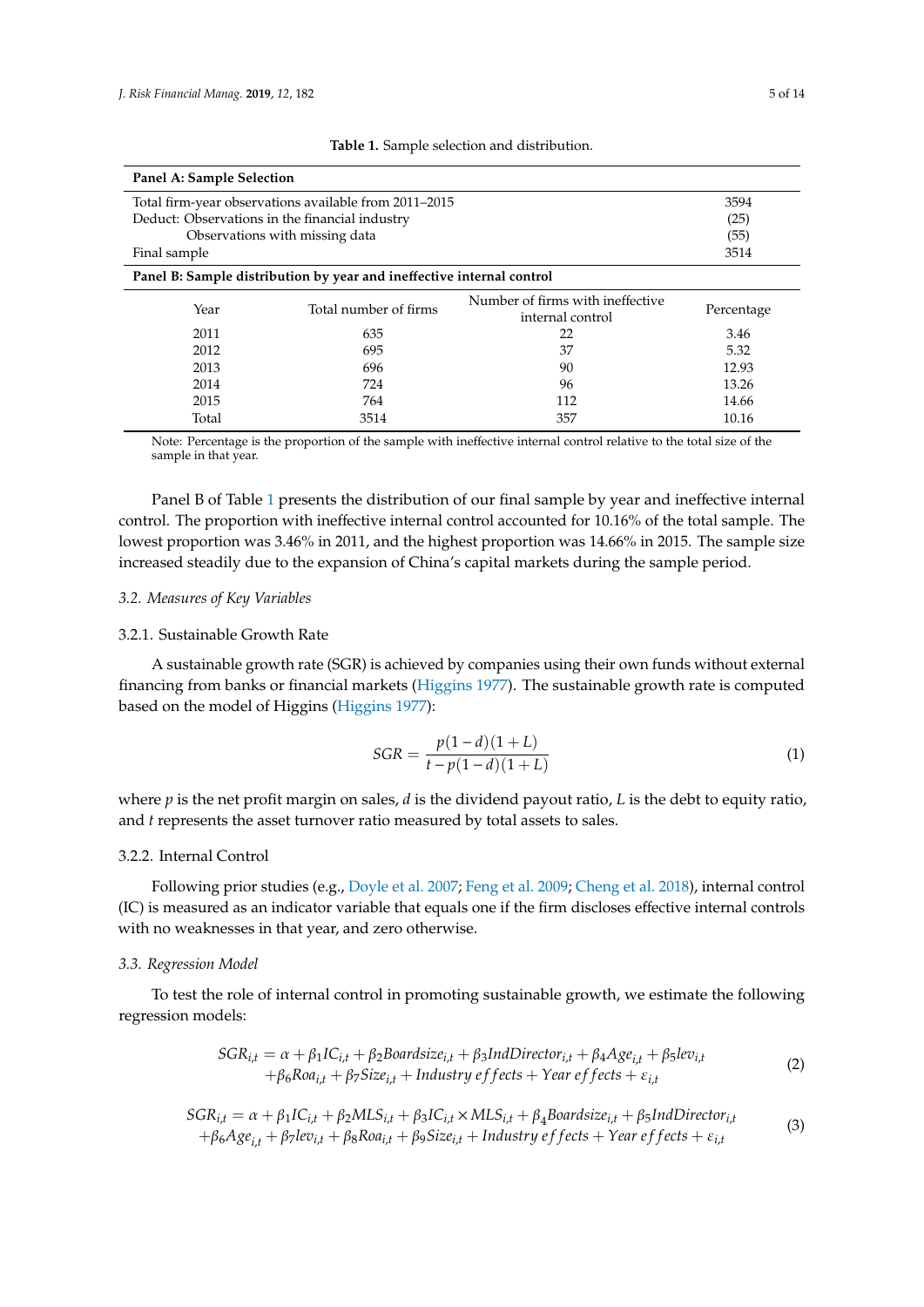where *SGRi,t* refers to the measure of the sustainable growth rate for firm *i* in year *t*, *ICi,t* is an indicator variable that equals one if firm *i* has effective internal controls with no weaknesses in year *t*, and zero otherwise. Hypothesis 1 predicts that the coefficient on *ICi,t* in Equation (2) is positive.

In Equation (3), following [Attig et al.](#page-11-10) [\(2009\)](#page-11-10) and [Jiang et al.](#page-12-23) [\(2018\)](#page-12-23), *MLSi,t* is a dummy variable that equals one if firm *i* has at least two large shareholders defined as one holding 10% or more of the shareholding in year *t*, and zero otherwise. The interaction between *ICi,t* and *MLSi,t* is used to test Hypothesis 2, predicting the coefficient of interaction is positive.

To isolate the role of internal control in sustainable growth, an array of control variables is included in the regression analyses. We control for firm age (*Age*), leverage (*Lev*), return on assets (*Roa*) and firm size (*Si*z*e*) in our regression analyses. [Doyle et al.](#page-12-15) [\(2007\)](#page-12-15) demonstrate that firm-level characteristics such as firm size, firm age, financial leverage, and return on assets affect a firm's input of internal control, which finally influences the quality of internal control. As [Brown et al.](#page-11-14) [\(2011\)](#page-11-14) emphasize that corporate governance can alleviate the firm risk and promote financial performance by dealing with adverse selection and moral hazard effectively, we also include the size of board (*Boardsi*z*e*) and the percentage of independent directors in the board (*IndDirector*) to capture the effects of corporate governance. In addition, we control for industry and year effects in the regression analyses. The definition of the variables in Equation (2) is detailed in Table [2.](#page-5-1)

<span id="page-5-1"></span>

| <b>Variables</b> | <b>Definitions</b>                                                                                                                                                                                  |
|------------------|-----------------------------------------------------------------------------------------------------------------------------------------------------------------------------------------------------|
| SGR              | Sustainable growth rate is achieved by companies using their own funds without<br>external financing from banks or financial markets, which is estimated based on<br>Higgins' model (Higgins 1977). |
| IC               | Internal control is measured as an indicator variable which equals one if the firm has<br>effective internal controls in that year, and zero otherwise.                                             |
| MLS              | A dummy variable that equals one if firm i has at least two large shareholders<br>defined as one holding 10% or more of the shareholding in year t, and zero otherwise.                             |
| <b>Boardsize</b> | The size of board of directors is measured as the natural logarithm of director number<br>on the board.                                                                                             |
| IndDirector      | The ratio of independent directors to total number of directors on board.                                                                                                                           |
| Age              | The lifetime of the firm measured as its natural log.                                                                                                                                               |
| Lev              | Financial leverage is computed by the ratio of debt to total assets.                                                                                                                                |
| Roa              | Return on assets.                                                                                                                                                                                   |
| <b>Size</b>      | The natural logarithm of total assets.                                                                                                                                                              |

**Table 2.** Definitions of the variables.

To mitigate the influence of outliers, all continuous variables in the regression model are winsorized at the 1 percent and 99 percent levels.

### <span id="page-5-0"></span>**4. Empirical Results**

#### *4.1. Descriptive Statistics*

Table [3](#page-6-0) shows the descriptive statistics separately for samples with ineffective internal control  $(IC = 0)$  and samples with effective internal control samples  $(IC = 1)$ . The mean value of SGR is 0.022 in samples with ineffective internal control, which is significantly lower than the mean value of 0.051 in samples with effective internal control. This initially indicates that internal control is positively correlated with the sustainable growth rate. Among the control variables, there are significant differences between the samples with and without ineffective internal control in the terms of leverage ratio (Lev), accounting performance (Roa), firm size (Size).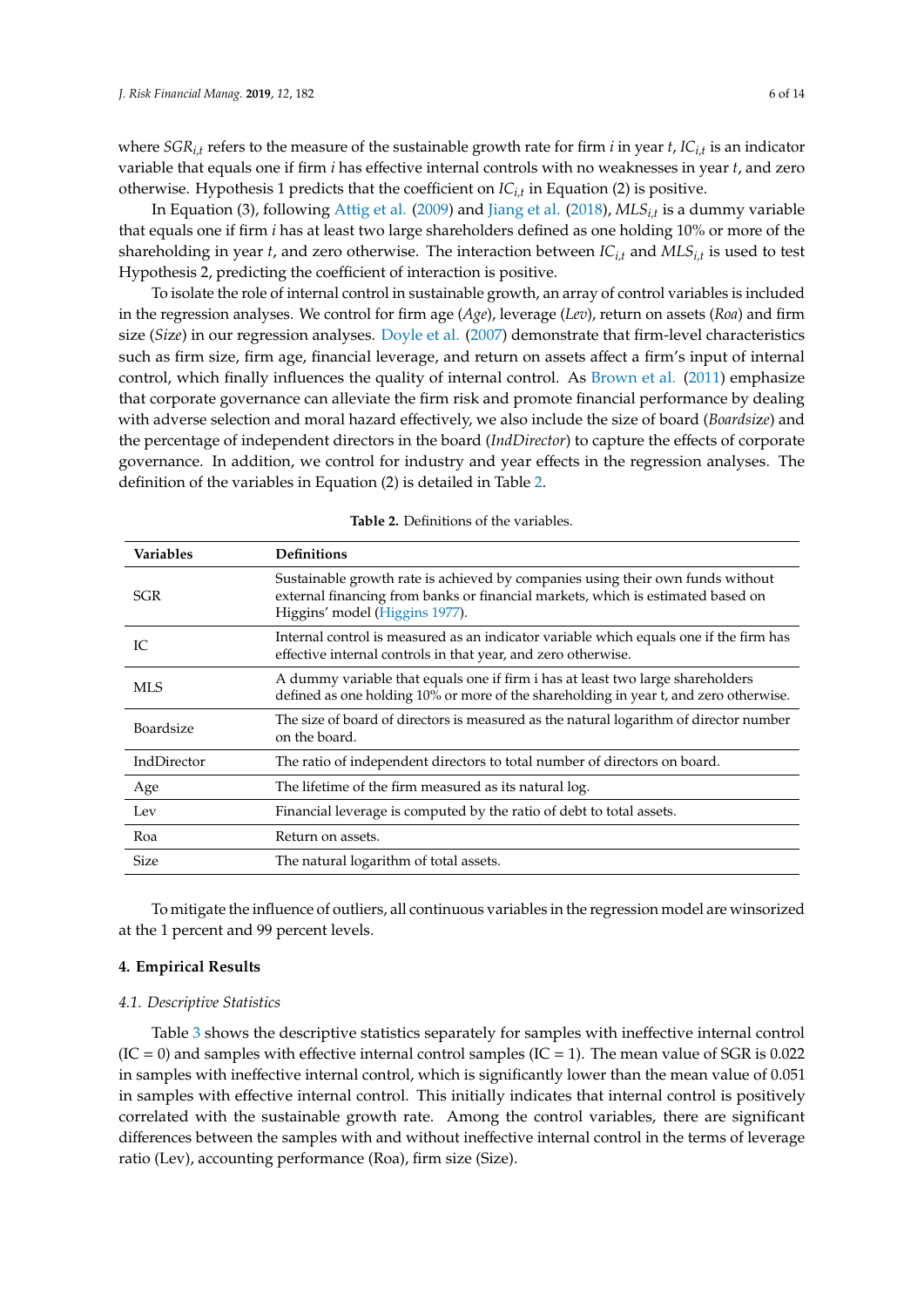<span id="page-6-0"></span>

| Variable    |        | $IC = 0$<br>$(n = 357)$ |        | $IC = 1$<br>$(n = 3157)$ |             | Difference  |  |
|-------------|--------|-------------------------|--------|--------------------------|-------------|-------------|--|
|             | Mean   | Median                  | Mean   | Median                   |             | z           |  |
| SGR         | 0.022  | 0.040                   | 0.051  | 0.048                    | $-4.30$ *** | $-3.20$ *** |  |
| <b>MLS</b>  | 0.367  | $\Omega$                | 0.388  | $\theta$                 | $-0.78$     | $-0.78$     |  |
| Boardsize   | 2.122  | 2.197                   | 2.123  | 2.197                    | $-0.12$     | $-0.50$     |  |
| IndDirector | 0.374  | 0.333                   | 0.372  | 0.333                    | 0.44        | 0.29        |  |
| Age         | 2.402  | 2.485                   | 2.368  | 2.398                    | 1.54        | 0.94        |  |
| Lev         | 0.420  | 0.418                   | 0.355  | 0.331                    | $5.78***$   | $5.71***$   |  |
| Roa         | 0.029  | 0.033                   | 0.047  | 0.045                    | $-5.26$ *** | $-5.15***$  |  |
| <b>Size</b> | 21.791 | 21.764                  | 21.547 | 21.467                   | $4.76***$   | $5.14***$   |  |

|  | Table 3. Descriptive statistics. |  |
|--|----------------------------------|--|
|--|----------------------------------|--|

Notes: SGR is the measure of sustainable growth rate estimated using Higgins' model [\(Higgins](#page-12-14) [1977\)](#page-12-14). IC is an indicator variable that equals one if the firm has effective internal controls in that year, and zero otherwise. The difference between the samples with and without ineffective internal control are tested using the *t*-test and Wilcoxon rank-sum test. \*\*\* indicates two-tailed significant difference at the 1% level.

#### *4.2. Regression Results*

Table [4](#page-6-1) presents the regression results of hypothesis testing. In the regression results of column (1), the coefficient on IC is positive and significant at the 5% level. The result indicates that sustainable growth rate is higher in firms with effective internal control, consistent with Hypothesis 1.

<span id="page-6-1"></span>

| Variable         | Dependent Variable = SGR |                 |               |               |  |  |
|------------------|--------------------------|-----------------|---------------|---------------|--|--|
|                  | (1) Full Sample          | (2) Full Sample | $(3)$ MLS = 0 | $(4)$ MLS = 1 |  |  |
| IC               | $0.010**$                | 0.002           | 0.002         | $0.023**$     |  |  |
|                  | (2.03)                   | (0.37)          | (0.52)        | (2.50)        |  |  |
| <b>MLS</b>       |                          | $-0.020**$      |               |               |  |  |
|                  |                          | $(-2.29)$       |               |               |  |  |
| $IC \times MLS$  |                          | $0.022**$       |               |               |  |  |
|                  |                          | (2.41)          |               |               |  |  |
| Boardsize        | $-0.005$                 | $-0.006$        | $-0.002$      | $-0.008$      |  |  |
|                  | $(-0.82)$                | $(-0.95)$       | $(-0.22)$     | $(-0.85)$     |  |  |
| IndDirector      | 0.010                    | 0.008           | $-0.004$      | 0.057         |  |  |
|                  | (0.37)                   | (0.29)          | $(-0.11)$     | (1.40)        |  |  |
| Age              | $-0.003$                 | $-0.003$        | $-0.003$      | $-0.001$      |  |  |
|                  | $(-1.28)$                | $(-1.15)$       | $(-1.14)$     | $(-0.18)$     |  |  |
| Lev              | $0.075$ ***              | $0.076$ ***     | $0.072$ ***   | $0.083***$    |  |  |
|                  | (4.03)                   | (4.10)          | (2.78)        | (2.86)        |  |  |
| Roa              | $1.472$ ***              | $1.471$ ***     | $1.496$ ***   | $1.437***$    |  |  |
|                  | (28.95)                  | (29.15)         | (19.16)       | (13.60)       |  |  |
| <b>Size</b>      | $0.006**$                | $0.006**$       | 0.008         | 0.004         |  |  |
|                  | (2.03)                   | (2.03)          | (1.40)        | (1.03)        |  |  |
| Constant         | $-0.195$ ***             | $-0.186$ ***    | $-0.223**$    | $-0.142**$    |  |  |
|                  | $(-3.20)$                | $(-3.08)$       | $(-2.02)$     | $(-2.08)$     |  |  |
| Industry effects | Yes                      | Yes             | Yes           | Yes           |  |  |
| Year effects     | Yes                      | Yes             | Yes           | Yes           |  |  |
| $\overline{N}$   | 3514                     | 3514            | 2158          | 1356          |  |  |
| Adj. $R^2$       | 0.697                    | 0.698           | 0.706         | 0.688         |  |  |
| F                | 52.338 ***               | 49.257 ***      | 38.853 ***    | 100.74 ***    |  |  |

|  |  | <b>Table 4.</b> Internal control and sustainable growth. |  |  |  |  |  |  |
|--|--|----------------------------------------------------------|--|--|--|--|--|--|
|--|--|----------------------------------------------------------|--|--|--|--|--|--|

Notes: SGR is the measure of the sustainable growth rate estimated using Higgins' model [\(Higgins](#page-12-14) [1977\)](#page-12-14). IC is an indicator variable that equals one if the firm has effective internal controls in that year, and zero otherwise. MLS equals one if the firm has at least two large shareholders defined as one holding 10% or more of the shareholding, and zero otherwise. All t-statistics in parentheses are computed using the standard errors adjusted for firm-level clustering. \*\*\* and \*\* indicate significant difference at the 1% and 5% level, respectively.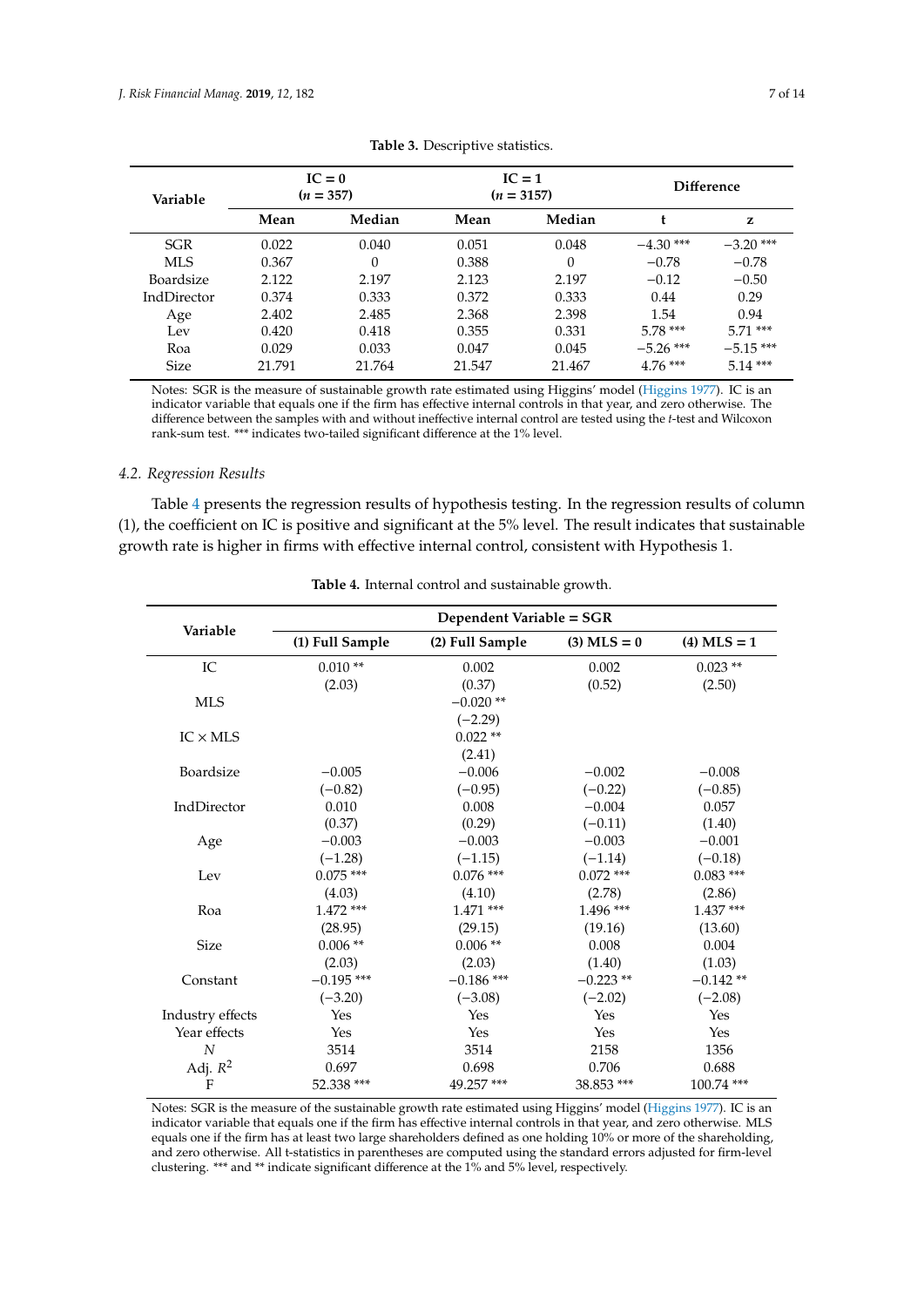In the regression results of column (2), the coefficient of the interaction of  $IC \times MLS$  is positive and significant at the 5% level. The result indicates that the balance of power among multiple large shareholders strengthens the role of internal control in sustainable growth, supporting Hypothesis 2. To further test the second hypothesis, the subsample regression is estimated. The full sample is divided into two subsamples based on whether a firm has at least two large shareholders. In the results of column (3) and (4), for the subsample without multiple large shareholders ( $MLS = 0$ ), the coefficient on IC is positive but not statistically significant. In the subsample with multiple large shareholders  $(MLS = 1)$ , the coefficient on IC is positive and statistically significant at the 5% level. The subsample regression results mean that the positive impact of internal control on sustainable growth is more prominent in firms with multiple large shareholders, supporting Hypothesis 2.

The results for the control variables suggest that sustainable growth is higher for firms with greater leverage ratio, firms with more profit, and larger firms.

#### *4.3. Robustness Tests*

We assess the credibility of our findings by conducting the following analyses. Our results are robust to these sensitivity tests.

#### 4.3.1. Endogeneity Issue

Our empirical tests could suffer from endogeneity problems. Endogeneity can arise because of unobservable heterogeneity when unobservable firm-specific factors influence both internal control and sustainable growth. To control for the endogeneity, we employ Heckman's two-stage procedure [\(Heckman](#page-12-24) [1979\)](#page-12-24) following [Cheng et al.](#page-12-8) [\(2018\)](#page-12-8). In the first stage, we estimate the following probit regression of the likelihood of having an effective internal control including its determinants:

$$
IC_{i,t} = \alpha + \beta_1 F \text{Sale}_{i,t} + \beta_2 A g e_{i,t} + \beta_3 Segments_{i,t} + \beta_4 MA_{i,t} + \beta_5 Loss_{i,t} + \beta_6 R o a_{i,t} + \beta_7 Size_{i,t} + Industry effects + Year effects + \varepsilon_{i,t}
$$
\n(4)

where *IC* is an indicator for observations that have effective internal controls in year *t*. The determinants include foreign sales (*FSale*), firm age (*Age*), number of business segments (*Segments*), merges and acquisitions or restructuring (*MA*), an indicator for loss (*Loss*), return on assets (*Roa*), and firm size (*Size*). In the second stage, we put the inverse Mills ratio (IMR) calculated from the first-stage regression using Equation (4) into Equations (2) and (3) to mitigate the endogeneity problems. As shown in Table [5,](#page-8-0) after including the inverse Mills ratio, the results are similar to those in Table [4.](#page-6-1) The coefficient of IC is statistically stronger for SGR in the regression results of column (1), supporting Hypothesis 1. In the regression results of column (2), the coefficient of interaction of  $IC \times MLS$  is statistically stronger for SGR, and the subsample regression results report that the coefficient of IC is statistically stronger for SGR in the firms with multiple large shareholders ( $MLS = 1$ ), supporting Hypothesis 2.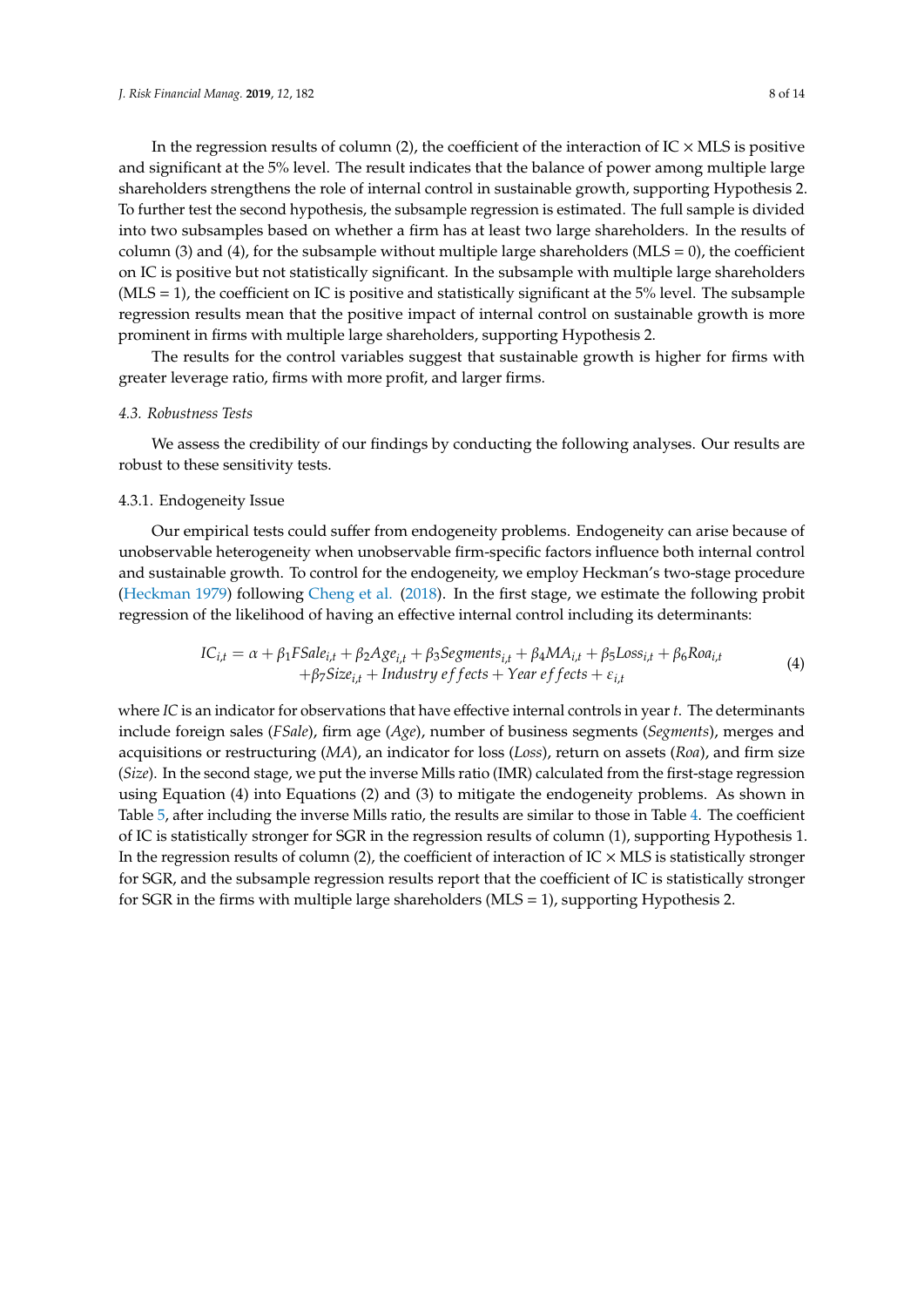<span id="page-8-0"></span>

|                           |                                    | Panel A: First-Stage Regression Results  |                                |                       |  |
|---------------------------|------------------------------------|------------------------------------------|--------------------------------|-----------------------|--|
|                           | Dependent Variable = IC            |                                          |                                |                       |  |
| Variable                  |                                    | Coefficient                              | Z-statistic                    |                       |  |
| FSale                     |                                    | 0.052                                    | 0.07                           |                       |  |
| Age                       |                                    | 0.109                                    |                                | 1.39                  |  |
| Segments                  |                                    | $-0.117$                                 | $-1.29$                        |                       |  |
| MA                        |                                    | $0.127*$                                 | 1.76                           |                       |  |
| Loss                      |                                    | 0.063                                    |                                | 0.57                  |  |
| Roa                       |                                    | 2.842 ***                                |                                | 4.00                  |  |
| <b>Size</b>               |                                    | $-0.153$ ***                             | $-4.07$                        |                       |  |
| Constant                  |                                    | 4.715***                                 |                                | 5.43                  |  |
| Industry effects          |                                    | Yes                                      |                                |                       |  |
| Year effects              |                                    | Yes                                      |                                |                       |  |
| $\cal N$                  |                                    | 3531                                     |                                |                       |  |
| Pseudo $R^2$              |                                    | 0.080                                    |                                |                       |  |
| LR Chi <sub>2</sub>       |                                    | 185.17***                                |                                |                       |  |
|                           |                                    | Panel B: Second-Stage Regression Results |                                |                       |  |
|                           |                                    | Dependent Variable = SGR                 |                                |                       |  |
| Variable                  | (1) Full Sample<br>(2) Full Sample |                                          | $(3)$ MLS = 0<br>$(4)$ MLS = 1 |                       |  |
| IC                        | $0.010**$                          | 0.002                                    | 0.003                          | $0.023$ **            |  |
|                           | (2.12)                             | (0.47)                                   | (0.69)                         | (2.55)                |  |
| <b>MLS</b>                |                                    | $-0.020**$                               |                                |                       |  |
|                           |                                    | $(-2.27)$                                |                                |                       |  |
| <b>IC×MLS</b>             |                                    | $0.021**$                                |                                |                       |  |
|                           |                                    | (2.41)                                   |                                |                       |  |
| Boardsize                 | $-0.006$                           | $-0.006$                                 | $-0.003$                       | $-0.008$              |  |
|                           | $(-0.94)$                          | $(-1.07)$                                | $(-0.31)$                      | $(-0.98)$             |  |
| IndDirector               | 0.011                              | 0.009                                    | $-0.002$                       | 0.056                 |  |
|                           | (0.40)                             | (0.33)                                   | $(-0.08)$                      | (1.41)                |  |
|                           | $0.043$ ***                        | $0.043***$                               | $0.046$ ***                    | $0.042$ ***           |  |
| Age                       |                                    | (4.35)                                   | (3.08)                         | (3.38)                |  |
| Lev                       | (4.32)<br>$0.078***$               | $0.079$ ***                              | $0.073$ ***                    | $0.088$ ***           |  |
|                           |                                    |                                          |                                |                       |  |
|                           | (4.36)<br>$1.178***$               | (4.42)<br>$1.179***$                     | (2.94)<br>$1.179***$           | (3.09)<br>$1.170***$  |  |
| Roa                       |                                    |                                          |                                |                       |  |
|                           | (12.56)                            | (12.65)<br>$0.028$ ***                   | (8.09)<br>$0.031$ ***          | (8.23)<br>$0.023$ *** |  |
| <b>Size</b>               | $0.028$ ***                        |                                          |                                |                       |  |
|                           | (4.14)                             | (4.14)                                   | (2.74)                         | (3.42)                |  |
| <b>IMR</b>                | $0.177$ ***                        | $0.177$ ***                              | $0.189***$                     | $0.163***$            |  |
|                           | (4.89)                             | (4.90)                                   | (3.45)                         | (3.88)                |  |
| Constant                  | $-1.111$ ***                       | $-1.099$ ***                             | $-1.205$ ***                   | $-0.983$ ***          |  |
|                           | $(-4.87)$                          | $(-4.85)$                                | $(-3.26)$                      | $(-3.97)$             |  |
| Industry effects          | Yes                                | Yes                                      | Yes                            | Yes                   |  |
| Year effects              | Yes                                | Yes                                      | Yes                            | Yes                   |  |
| $\cal N$                  | 3514                               | 3514                                     | 2158                           | 1356                  |  |
| Adj. $R^2$                | 0.704                              | 0.705                                    | 0.714                          | 0.694                 |  |
| $\boldsymbol{\mathrm{F}}$ | 55.534 ***                         | 52.321 ***                               | 37.217***                      | 100.07***             |  |

**Table 5.** Heckman two-stage regression results.

Notes: SGR is the measure of the sustainable growth rate estimated using Higgins' model [\(Higgins](#page-12-14) [1977\)](#page-12-14). IC is an indicator variable that equals one if the firm has effective internal controls in that year, and zero otherwise. IMR is calculated from first-stage regression using Equation (4). MLS equals one if the firm has at least two large shareholders defined as one holding 10% or more of the shareholding, and zero otherwise. All t-statistics in parentheses in Panel B are computed using the standard errors adjusted for firm-level clustering. \*\*\*, \*\*, and \* indicate significant difference at the 1%, 5%, and 10% level, respectively.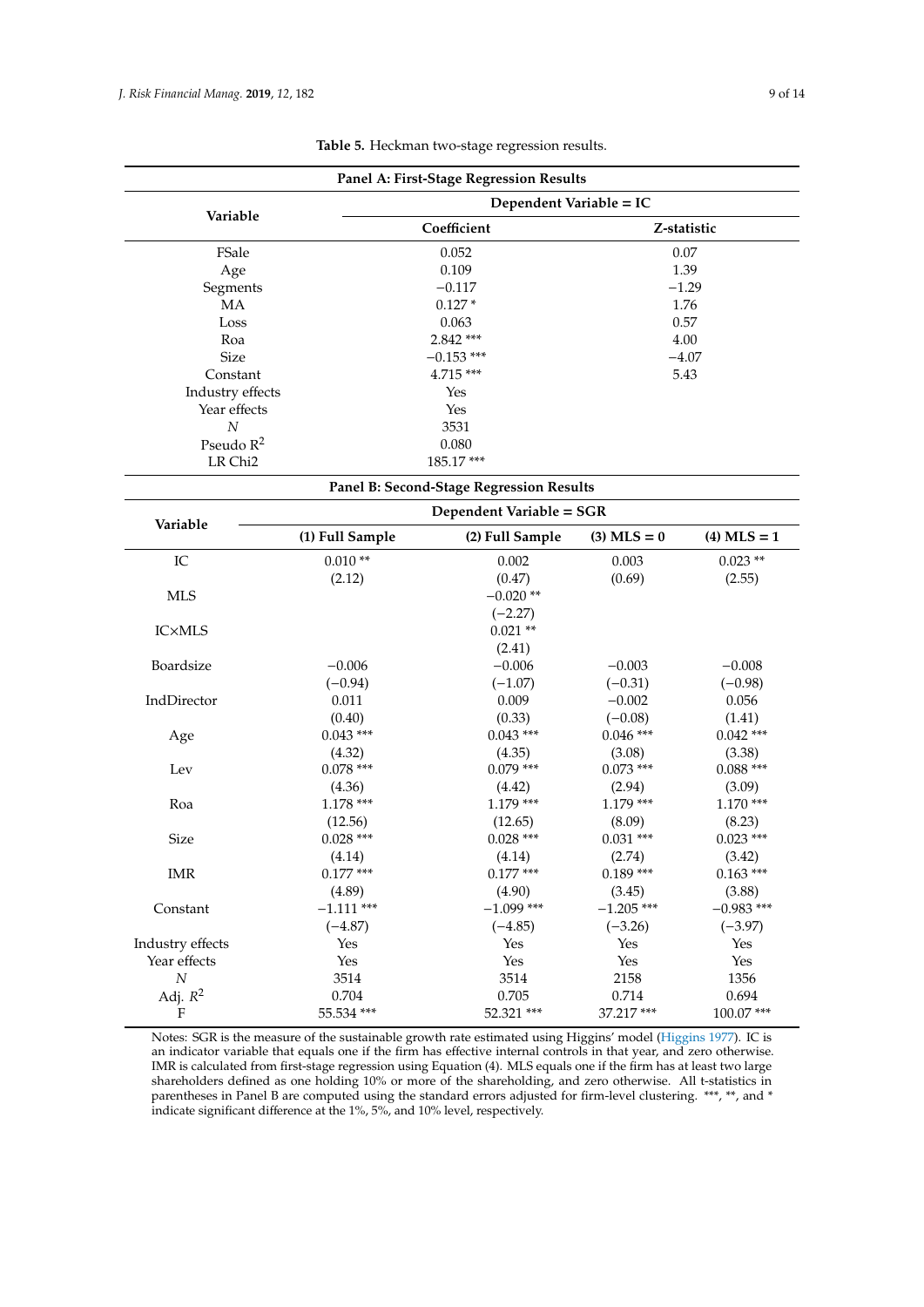#### 4.3.2. Inflation-Adjusted SGR

The firm's sustainable growth is affected by the inflation in the current year [\(Higgins](#page-12-14) [1977\)](#page-12-14). The sustainable growth rate under inflation estimated using Equation (1) is the nominal rate, rather than the real rate. To mitigate this concern, we use inflation-adjusted SGR as the real sustainable growth rate to retest our results. The inflation-adjusted SGR is measured using the following equation.

$$
Inflation-adjusted SGR = \frac{NominalSGR + 1}{1 + R} - 1 \tag{5}
$$

where the nominal *SGR* is estimated using Equation (1) and *R* is the inflation rate in that year. As reported in Table [6,](#page-9-0) the positive association between IC and inflation-adjusted SGR in the regression results of column (1) supports Hypothesis 1. The coefficient of interaction of  $IC \times MLS$  is statistically stronger for SGR in the regression results of column (2), and the subsample regression results report that the coefficient of IC is statistically stronger for SGR in the firms with multiple large shareholders  $(MLS = 1)$ , supporting Hypothesis 2.

<span id="page-9-0"></span>

|                  | Dependent Variable = Inflation-Adjusted SGR |                 |               |               |  |  |  |
|------------------|---------------------------------------------|-----------------|---------------|---------------|--|--|--|
| Variable         | (1) Full Sample                             | (2) Full Sample | $(3)$ MLS = 0 | $(4)$ MLS = 1 |  |  |  |
| IC               | $0.010**$                                   | 0.001           | 0.002         | $0.023**$     |  |  |  |
|                  | (2.05)                                      | (0.35)          | (0.50)        | (2.54)        |  |  |  |
| <b>MLS</b>       |                                             | $-0.020**$      |               |               |  |  |  |
|                  |                                             | $(-2.33)$       |               |               |  |  |  |
| <b>IC×MLS</b>    |                                             | $0.022**$       |               |               |  |  |  |
|                  |                                             | (2.46)          |               |               |  |  |  |
| Boardsize        | $-0.005$                                    | $-0.006$        | $-0.002$      | $-0.008$      |  |  |  |
|                  | $(-0.81)$                                   | $(-0.94)$       | $(-0.19)$     | $(-0.88)$     |  |  |  |
| IndDirector      | 0.009                                       | 0.006           | $-0.005$      | 0.055         |  |  |  |
|                  | (0.33)                                      | (0.24)          | $(-0.17)$     | (1.40)        |  |  |  |
| Age              | $-0.003$                                    | $-0.003$        | $-0.003$      | $-0.001$      |  |  |  |
|                  | $(-1.25)$                                   | $(-1.12)$       | $(-1.11)$     | $(-0.17)$     |  |  |  |
| Lev              | $0.073$ ***                                 | $0.073$ ***     | $0.069$ ***   | $0.080$ ***   |  |  |  |
|                  | (3.97)                                      | (4.04)          | (2.73)        | (2.83)        |  |  |  |
| Roa              | $1.429$ ***                                 | $1.429$ ***     | $1.452$ ***   | $1.398$ ***   |  |  |  |
|                  | (29.02)                                     | (29.24)         | (19.19)       | (13.58)       |  |  |  |
| <b>Size</b>      | $0.006**$                                   | $0.006**$       | 0.008         | 0.004         |  |  |  |
|                  | (2.05)                                      | (2.05)          | (1.40)        | (1.08)        |  |  |  |
| Constant         | $-0.245$ ***                                | $-0.236$ ***    | $-0.272**$    | $-0.194$ ***  |  |  |  |
|                  | $(-4.09)$                                   | $(-3.97)$       | $(-2.51)$     | $(-2.93)$     |  |  |  |
| Industry effects | Yes                                         | Yes             | Yes           | <b>Yes</b>    |  |  |  |
| Year effects     | Yes                                         | Yes             | Yes           | <b>Yes</b>    |  |  |  |
| N                | 3514                                        | 3514            | 2158          | 1356          |  |  |  |
| Adj. $R^2$       | 0.696                                       | 0.698           | 0.706         | 0.687         |  |  |  |
| F                | 54.481 ***                                  | 51.845 ***      | 37.400 ***    | 100.34 ***    |  |  |  |

**Table 6.** Internal control and inflation-adjusted SGR.

Notes: Inflation-adjusted SGR is estimated using Equation (5). IC is an indicator variable that equals one if the firm has effective internal controls in that year, and zero otherwise. MLS equals one if the firm has at least two large shareholders defined as one holding 10% or more of the shareholding, and zero otherwise. All t-statistics in parentheses are computed using the standard errors adjusted for firm-level clustering. \*\*\* and \*\* indicate significant difference at the 1% and 5% level, respectively.

# 4.3.3. An Alternative Measure of Multiple Large Shareholders

In the above test, we use 10% or more shareholding to define large shareholders, and here we redefine large shareholder using 5% shareholdings as the threshold. As presented in Table [7,](#page-10-1) the coefficient of interaction of IC×MLS is statistically stronger at 1% level for SGR in the regression results of column (1), and the subsample regression results report that the coefficient of IC is statistically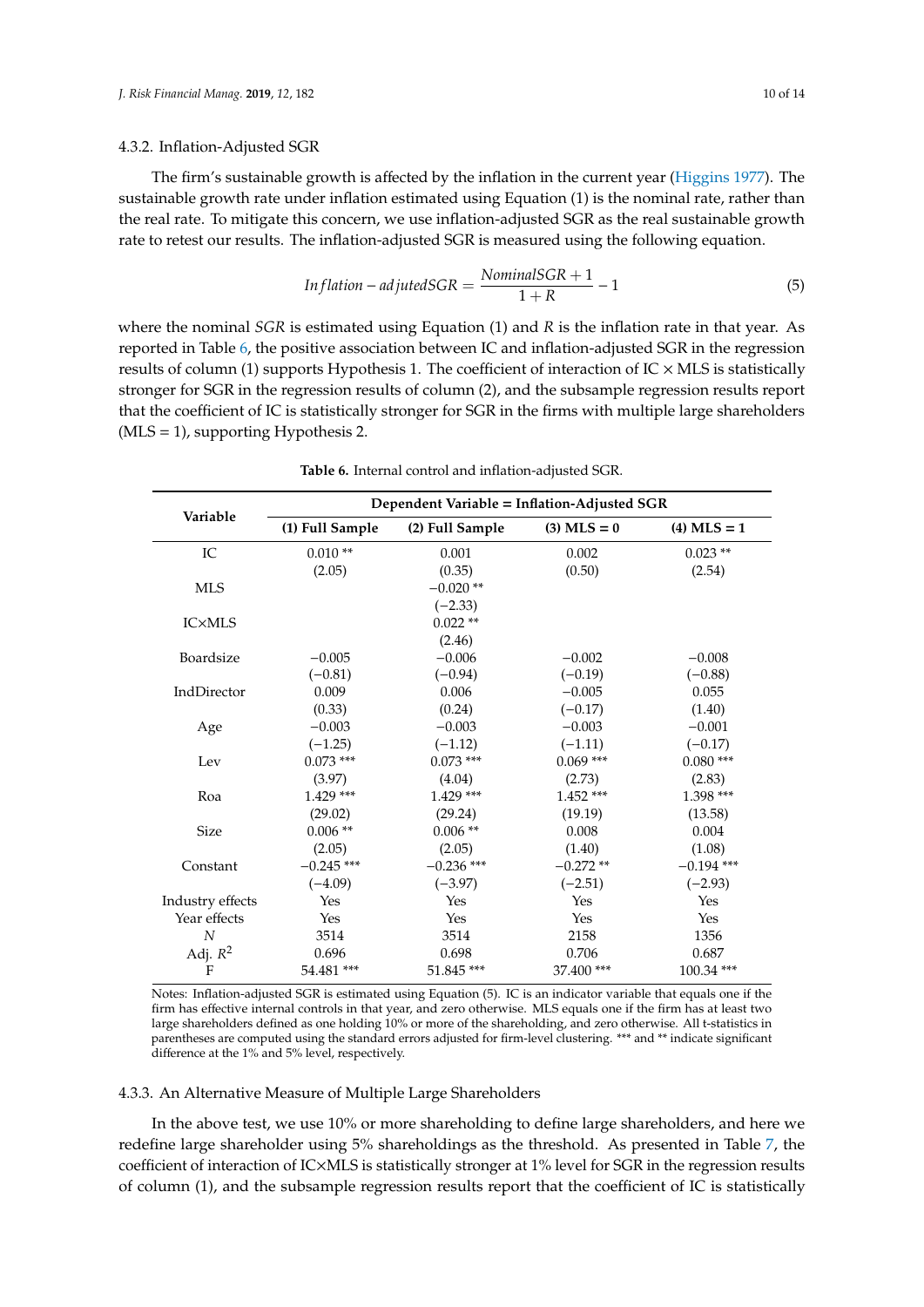<span id="page-10-1"></span>

| Variable         | Dependent Variable = SGR |               |               |  |  |  |
|------------------|--------------------------|---------------|---------------|--|--|--|
|                  | (1) Full Sample          | $(2)$ MLS = 0 | $(3)$ MLS = 1 |  |  |  |
| IC               | $-0.003$                 | $-0.002$      | $0.019***$    |  |  |  |
|                  | $(-0.64)$                | $(-0.42)$     | (2.78)        |  |  |  |
| <b>MLS</b>       | $-0.020$ ***             |               |               |  |  |  |
|                  | $(-2.97)$                |               |               |  |  |  |
| $IC \times MLS$  | $0.022$ ***              |               |               |  |  |  |
|                  | (3.16)                   |               |               |  |  |  |
| Boardsize        | $-0.006$                 | $-0.008$      | $-0.004$      |  |  |  |
|                  | $(-0.99)$                | $(-0.70)$     | $(-0.46)$     |  |  |  |
| IndDirector      | 0.009                    | $-0.006$      | 0.029         |  |  |  |
|                  | (0.35)                   | $(-0.18)$     | (0.87)        |  |  |  |
| Age              | $-0.003$                 | $-0.001$      | $-0.005$      |  |  |  |
|                  | $(-1.15)$                | $(-0.23)$     | $(-1.41)$     |  |  |  |
| Lev              | $0.076$ ***              | $0.065*$      | $0.085***$    |  |  |  |
|                  | (4.09)                   | (1.79)        | (4.14)        |  |  |  |
| Roa              | $1.470$ ***              | $1.424$ ***   | $1.507***$    |  |  |  |
|                  | (29.12)                  | (13.88)       | (18.43)       |  |  |  |
| <b>Size</b>      | $0.006**$                | 0.009         | $0.005*$      |  |  |  |
|                  | (1.99)                   | (1.10)        | (1.73)        |  |  |  |
| Constant         | $-0.180$ ***             | $-0.221$      | $-0.181$ ***  |  |  |  |
|                  | $(-2.98)$                | $(-1.37)$     | $(-3.10)$     |  |  |  |
| Industry effects | Yes                      | Yes           | Yes           |  |  |  |
| Year effects     | Yes                      | Yes           | Yes           |  |  |  |
| $\overline{N}$   | 3514                     | 1437          | 2077          |  |  |  |
| Adj. $R^2$       | 0.698                    | 0.675         | 0.716         |  |  |  |
| F                | 51.178 ***               | 100.50 ***    | 25.939 ***    |  |  |  |
|                  |                          |               |               |  |  |  |

stronger at 1% level for SGR in the firms with multiple large shareholders (MLS = 1), supporting Hypothesis 2.

**Table 7.** Internal control and sustainable growth.

Notes: SGR is the measure of the sustainable growth rate estimated using Higgins' model [\(Higgins](#page-12-14) [1977\)](#page-12-14). IC is an indicator variable that equals one if the firm has effective internal controls in that year, and zero otherwise. MLS equals one if the firm has at least two large shareholders defined as one holding 5% or more of the shareholding, and zero otherwise. All t-statistics in parentheses are computed using the standard errors adjusted for firm-level clustering. \*\*\*, \*\*, and \* indicate significant difference at the 1%, 5%, and 10% level, respectively.

#### <span id="page-10-0"></span>**5. Conclusions**

The purpose of internal control to promote sustainable growth of a firm is underlined in the report issued by [COSO](#page-12-4) [\(2017\)](#page-12-4). However, there is little empirical evidence on the governance role of internal control in sustainable growth of SMEs, especially with moderation effects of multiple large shareholders.

This study aims to examine the governance role of internal control in SMEs' sustainable growth in the developing economy of China with the moderation effect of multiple large shareholders. Using a sample of SMEs listed in the China market from 2011 to 2015, we find that internal control significantly positively contributes to SMEs' sustainable growth, supporting Hypothesis 1. This provides the empirical evidence for the claim of [COSO](#page-12-4) [\(2017\)](#page-12-4) that one of the goals of internal control aims to keep and improve sustainable growth.

Moreover, the governance role of internal control in SMEs' sustainable growth is moderated by the balance of power among multiple large shareholders. [Jiang et al.](#page-12-23) [\(2018\)](#page-12-23) contend that multiple large shareholders have a governance role in corporate investment. We extend the line of the research and document that the governance role of internal control in sustainable growth is more pronounced for SMEs with multiple large shareholders, which particularly supports Hypothesis 2.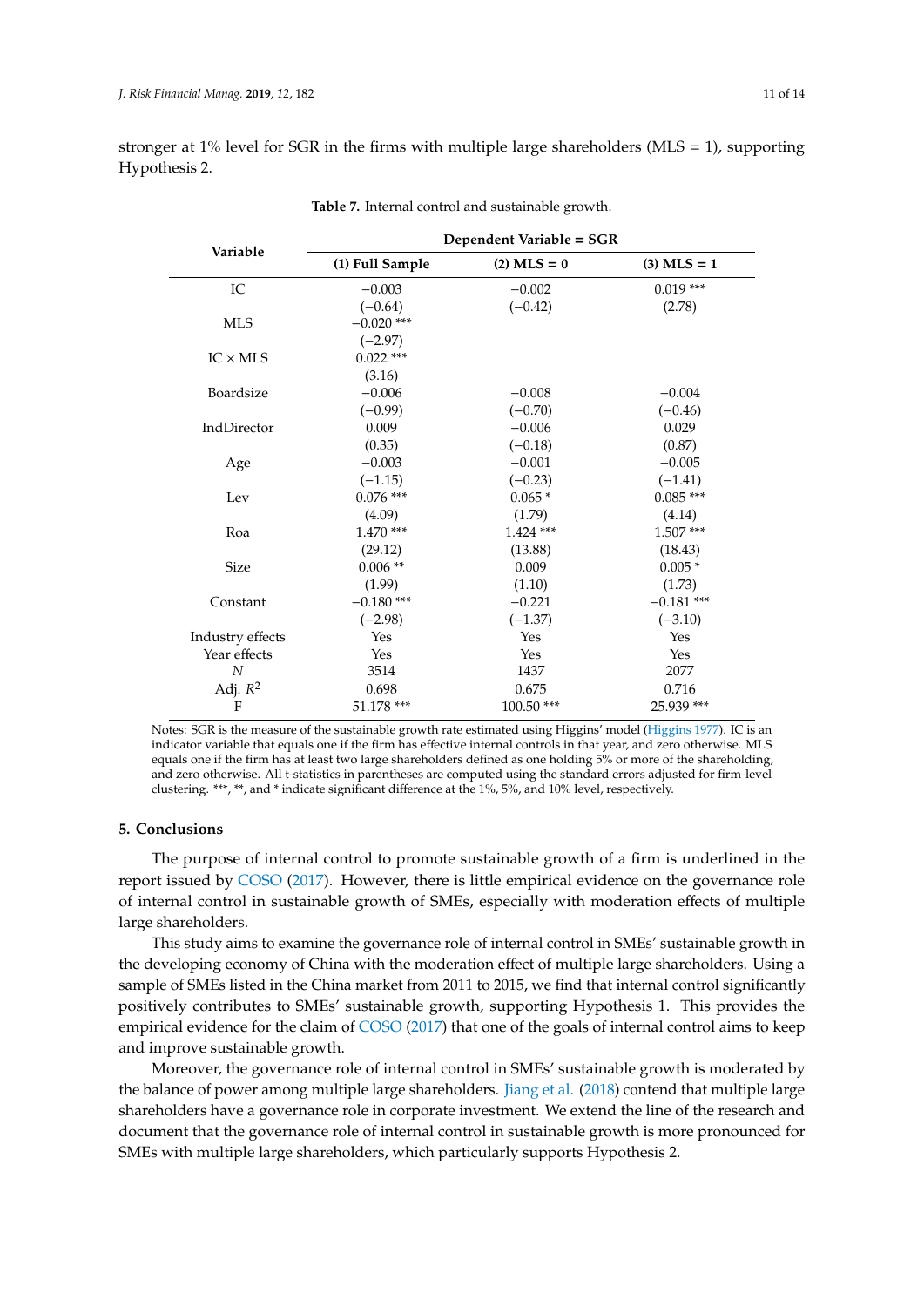The above results are robust to a battery of sensitivity tests, including control for endogeneity using the Heckman two-stage procedure, and alternative proxies for sustainable growth and multiple large shareholders.

Our findings suggest that effective internal control not only helps firms improve investment and operation efficiency, as documented in prior studies, but also exercises a governance role in SMEs' sustainable growth with moderation effects of multiple large shareholders. Our study extends the line of the research by providing evidence from the largest emerging economy of China and has implications for other emerging economies.

**Author Contributions:** L.W. devised and designed the research, developed the hypotheses, carried out data analysis and reviewed the paper; Y.D. (Yining Dai) and Y.D. (Yuye Ding) have helped in data collection and analysis, writing the preliminary draft of the paper, and revision.

**Funding:** The research is supported by the National Science Foundation of China (71302132 and 71932003), Social Science Key Project of Sichuan Province of China (SC17A010), and the research fund from Sichuan University (SKQY201650).

**Acknowledgments:** We would like to thank the three anonymous reviewers who carefully reviewed our paper and provided us with intuitive suggestions and constructive comments. We are grateful to the editors for their support and effort for our manuscript.

**Conflicts of Interest:** The authors declare no conflict of interest.

#### **References**

- <span id="page-11-1"></span>Acharya, Viral V., Stewart C. Myers, and Raghuram G. Rajan. 2011. The Internal Governance of Firms. *Journal of Finance* 66: 689–720. [\[CrossRef\]](http://dx.doi.org/10.1111/j.1540-6261.2011.01649.x)
- <span id="page-11-7"></span>Agostini, Lara, Anna Nosella, and Roberto Filippini. 2017. Does Intellectual Capital Allow Improving Innovation Performance? A Quantitative Analysis in the SME Context. *Journal of Intellectual Capital* 18: 400–18. [\[CrossRef\]](http://dx.doi.org/10.1108/JIC-05-2016-0056)
- <span id="page-11-6"></span>Angeline, Yap Kiew Heong, and Yap Saw Teng. 2016. Enterprise risk management: Evidence from SMEs. *Malaysian Accounting Review* 15: 151–70.
- <span id="page-11-12"></span>Attig, Najah, Omrane Guedhami, and Dev Mishra. 2008. Multiple Large Shareholders, Control Contests, and Implied Cost of Equity. *Journal of Corporate Finance* 14: 721–37. [\[CrossRef\]](http://dx.doi.org/10.1016/j.jcorpfin.2008.08.008)
- <span id="page-11-10"></span>Attig, Najah, Sadok El Ghoul, and Omrane Guedhami. 2009. Do Multiple Large Shareholders Play a Corporate Governance Role? Evidence from East Asia. *Journal of Financial Research* 32: 395–422. [\[CrossRef\]](http://dx.doi.org/10.1111/j.1475-6803.2009.01255.x)
- <span id="page-11-11"></span>Attig, Najah, Sadok El Ghoul, Omrane Guedhami, and Sorin Rizeanu. 2013. The Governance Role of Multiple Large Shareholders: Evidence from the Valuation of Cash Holdings. *Journal of Management & Governance* 17: 419–51.
- <span id="page-11-3"></span>Bauer, Andrew, Darren Henderson, and Daniel P. Lynch. 2018. Supplier Internal Control Quality and the Duration of Customer-Supplier Relationships. *The Accounting Review* 93: 59–82. [\[CrossRef\]](http://dx.doi.org/10.2308/accr-51889)
- <span id="page-11-2"></span>Beneish, Messod Daniel, Mary Brooke Billings, and Leslie D. Hodder. 2008. Internal Control Weaknesses and Information Uncertainty. *Accounting Review* 83: 665–703. [\[CrossRef\]](http://dx.doi.org/10.2308/accr.2008.83.3.665)
- <span id="page-11-4"></span>Bennedsen, Morten, and Daniel Wolfenzon. 2000. The Balance of Power in Closely Held Corporations. *Journal of Financial Economics* 58: 113–39. [\[CrossRef\]](http://dx.doi.org/10.1016/S0304-405X(00)00068-4)
- <span id="page-11-5"></span>Bilgi, Ismail, Lyudmila Mihaylova, and Emil Papazov. 2017. Internal control activities in small Turkish companies. *Journal of Contemporary Management Issues* 22: 69–83.
- <span id="page-11-8"></span>Bloch, Francis, and Ulrich Hege. 2003. Multiple Shareholders and Control Contests. Available online: [https:](https://ssrn.com/abstract=2273211) //[ssrn.com](https://ssrn.com/abstract=2273211)/abstract=2273211 (accessed on 29 September 2003).
- <span id="page-11-9"></span>Bolton, Patrick, and Ernst-Ludwig Von Thadden. 1998. Blocks, Liquidity, and Corporate Control. *Journal of Finance* 53: 1–25. [\[CrossRef\]](http://dx.doi.org/10.1111/0022-1082.15240)
- <span id="page-11-13"></span>Boubaker, Sabri, and Hind Sami. 2011. Multiple Large Shareholders and Earnings Informativeness. *Review of Accounting and Finance* 10: 246–66. [\[CrossRef\]](http://dx.doi.org/10.1108/14757701111155789)
- <span id="page-11-14"></span>Brown, Philip, Wendy Beekes, and Peter Verhoeven. 2011. Corporate governance, accounting and finance: A review. *Accounting and Finance* 51: 96–172. [\[CrossRef\]](http://dx.doi.org/10.1111/j.1467-629X.2010.00385.x)
- <span id="page-11-0"></span>Bushman, Robert M., and Abbie J. Smith. 2001. Financial Accounting Information and Corporate Governance. *Journal of Accounting & Economics* 32: 237–333.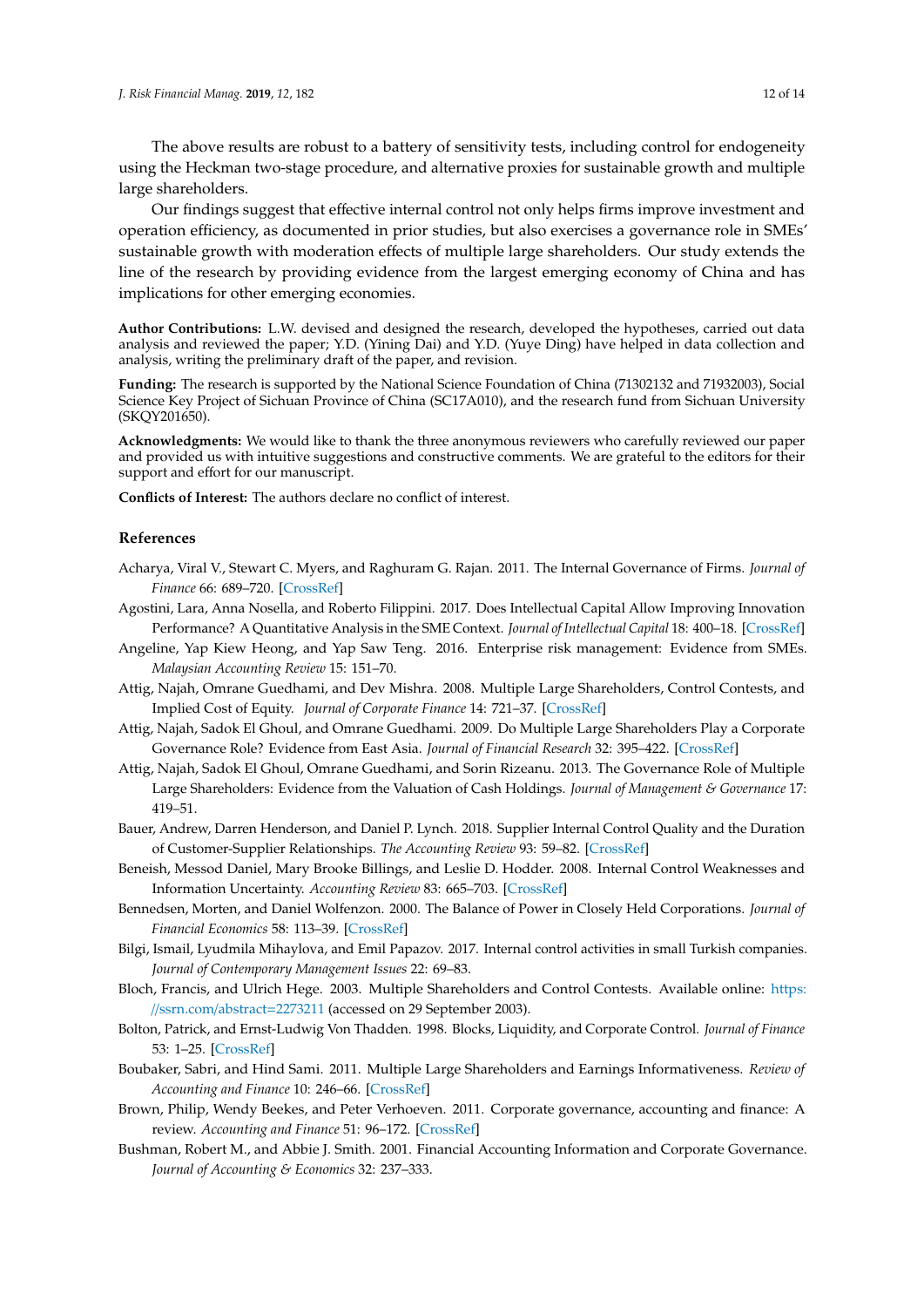- <span id="page-12-21"></span>Caplan, Dennis H., Saurav K. Dutta, and Alfred Zhu Liu. 2018. Are Material Weaknesses in Internal Controls Associated with Poor M&A Decisions? Evidence from Goodwill Impairment. *Auditing: A Journal of Practice & Theory* 37: 49–74.
- <span id="page-12-7"></span>Cheng, Mei, Dan Dhaliwal, and Yuan Zhang. 2013. Does Investment Efficiency Improve after the Disclosure of Material Weaknesses in Internal Control over Financial Reporting? *Journal of Accounting & Economics* 56: 1–18.
- <span id="page-12-8"></span>Cheng, Qiang, Beng Wee Goh, and Jae B. Kim. 2018. Internal Control and Operational Efficiency. *Contemporary Accounting Research* 35: 1102–39. [\[CrossRef\]](http://dx.doi.org/10.1111/1911-3846.12409)
- <span id="page-12-16"></span>Clika, Nertila. 2017. An analysis of practices of internal controls in Small and Medium Enterprises in Albania. *Journal of Accounting and Management* 7: 87–97.
- <span id="page-12-18"></span>Committee of Sponsoring Organizations of the Treadway Commission. 2013. *Internal Control-Integrated Framework: Executive Summary*. New York: COSO.
- <span id="page-12-4"></span>Committee of Sponsoring Organizations of the Treadway Commission. 2017. *Enterprise Risk Management-Integrated with Strategy and Performance: Executive Summary*. New York: COSO.
- <span id="page-12-9"></span>D'Mello, Ranjan, Xinghua Gao, and Yonghong Jia. 2017. Internal Control and Internal Capital Allocation: Evidence from Internal Capital Markets of Multi-Segment Firms. *Review of Accounting Studies* 22: 251–87. [\[CrossRef\]](http://dx.doi.org/10.1007/s11142-016-9377-8)
- <span id="page-12-6"></span>Dhaliwal, Dan, Chris Hogan, Robert Trezevant, and Michael Wilkins. 2011. Internal Control Disclosures, Monitoring, and the Cost of Debt. *Accounting Review* 86: 1131–56. [\[CrossRef\]](http://dx.doi.org/10.2308/accr-10043)
- <span id="page-12-15"></span>Doyle, Jeffrey T., Weili Ge, and Sarah McVay. 2007. Accruals Quality and Internal Control over Financial Reporting. *Accounting Review* 82: 1141–70. [\[CrossRef\]](http://dx.doi.org/10.2308/accr.2007.82.5.1141)
- <span id="page-12-20"></span>Feng, Mei, Chan Li, and Sarah McVay. 2009. Internal Control and Management Guidance. *Journal of Accounting & Economics* 48: 190–209.
- <span id="page-12-10"></span>Gao, Xinghua, and Yonghong Jia. 2016. Internal Control over Financial Reporting and the Safeguarding of Corporate Resources: Evidence from the Value of Cash Holdings. *Contemporary Accounting Research* 33: 783–814. [\[CrossRef\]](http://dx.doi.org/10.1111/1911-3846.12164)
- <span id="page-12-2"></span>Ge, Baoshan, Yibing Yang, Dake Jiang, Yang Gao, Xiaomin Du, and Tingting Zhou. 2018. An Empirical Study on Green Innovation Strategy and Sustainable Competitive Advantages: Path and Boundary. *Sustainability* 10: 3631. [\[CrossRef\]](http://dx.doi.org/10.3390/su10103631)
- <span id="page-12-22"></span>Gomes, Armando, and Walter Novaes. 2006. Sharing of control versus monitoring as corporate governance mechanisms. Unpublished Working Paper.
- <span id="page-12-24"></span>Heckman, James J. 1979. Sample selection bias as a specification error. *Econometrica* 47: 153–61. [\[CrossRef\]](http://dx.doi.org/10.2307/1912352)
- <span id="page-12-14"></span>Higgins, Robert C. 1977. How Much Growth Can a Firm Afford? *Financial Management* 6: 7–16. [\[CrossRef\]](http://dx.doi.org/10.2307/3665251)
- <span id="page-12-3"></span>Hong, Lucheng, and Angela Chao. 2018. Strategic corporate social responsibility, sustainable growth, and energy policy in China. *Sustainability* 11: 3024. [\[CrossRef\]](http://dx.doi.org/10.3390/en11113024)
- <span id="page-12-5"></span>Jensen, Michael C. 1993. The Modern Industrial Revolution, Exit, and the Failure of Internal Control Systems. *The Journal of finance* 48: 831–80. [\[CrossRef\]](http://dx.doi.org/10.1111/j.1540-6261.1993.tb04022.x)
- <span id="page-12-23"></span>Jiang, Fuxiu, Wenjing Cai, Xue Wang, and Bing Zhu. 2018. Multiple Large Shareholders and Corporate Investment: Evidence from China. *Journal of Corporate Finance* 50: 66–83. [\[CrossRef\]](http://dx.doi.org/10.1016/j.jcorpfin.2018.02.001)
- <span id="page-12-19"></span>Li, Chan, Lili Sun, and Michael Ettredge. 2010. Financial Executive Qualifications, Financial Executive Turnover, and Adverse SOX 404 Opinions. *Journal of Accounting & Economics* 50: 93–110.
- <span id="page-12-17"></span>Li, Yuan, Xiyao Li, Yi Liu, and Bradley R. Barnes. 2011. Knowledge communication, exploitation and endogenous innovation: The moderating effects of internal controls in SMEs. *R&D Management* 41: 156–72.
- <span id="page-12-1"></span>Lyver, Maurice J., and Ta-Jung Lu. 2018. Sustaining Innovation Performance in SMEs: Exploring the Roles of Strategic Entrepreneurship and IT Capabilities. *Sustainability* 10: 442. [\[CrossRef\]](http://dx.doi.org/10.3390/su10020442)
- <span id="page-12-0"></span>Ma Degong, Farid Ullah, Muhammad Sualeh Khattak, and Muhammad Anwar. 2018. Do International Capabilities and Resources Configure Firm's Sustainable Competitive Performance? Research within Pakistani SMEs. *Sustainability* 10: 4298. [\[CrossRef\]](http://dx.doi.org/10.3390/su10114298)
- <span id="page-12-13"></span>Pagano, Marco, and Ailsa Röell. 1998. The Choice of Stock Ownership Structure: Agency Costs, Monitoring, and the Decision to Go Public. *Quarterly Journal of Economics* 113: 187–225. [\[CrossRef\]](http://dx.doi.org/10.1162/003355398555568)
- <span id="page-12-12"></span>Paletta, Angelo, and Genc Alimehmeti. 2018. SOX Disclosure and the Effect of Internal Controls on Executive Compensation. *Journal of Accounting, Auditing & Finance* 33: 277–95.
- <span id="page-12-11"></span>Qi, Baolei, Liuchang Li, Qing Zhou, and Jinghui Sun. 2017. Does internal control over financial reporting really alleviate agency conflicts. *Accounting and Finance* 57: 1101–25. [\[CrossRef\]](http://dx.doi.org/10.1111/acfi.12198)